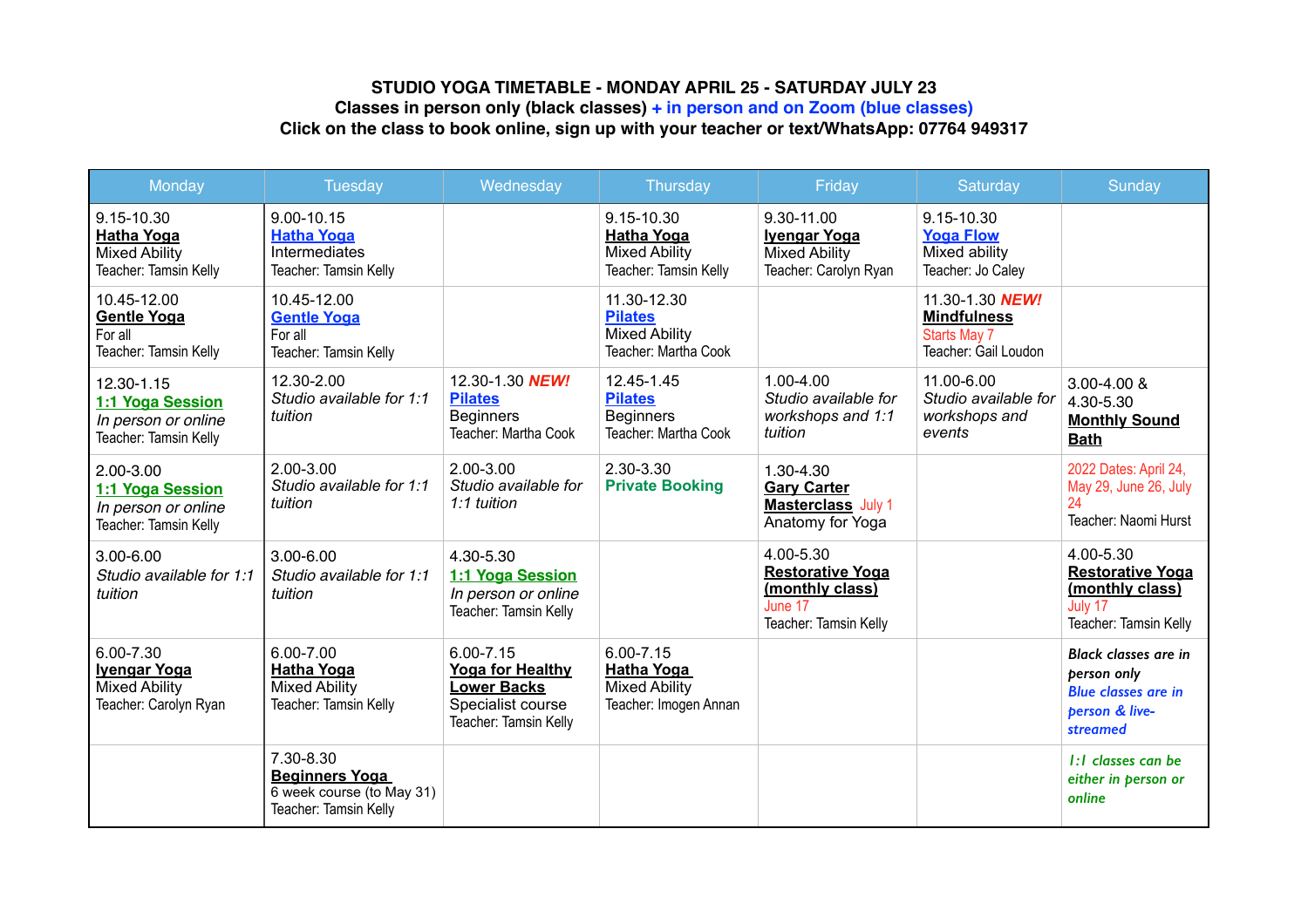## **STUDIO YOGA SUMMER TIMETABLE - DROP IN SESSIONS MONDAY JULY 18 - SUNDAY AUGUST 28 2022**

**Classes in person only (black classes) + in person and on Zoom (blue classes)**

**Click on the class to book online, sign up with your teacher or text/WhatsApp: 07764 949317** 

| <b>Week</b><br><b>Starting</b> |                                                                                                     |                                                                                                   |                                                                                                                           |                                                                                                          |                                                                                                     |                                                                                         |                                                                                                            |
|--------------------------------|-----------------------------------------------------------------------------------------------------|---------------------------------------------------------------------------------------------------|---------------------------------------------------------------------------------------------------------------------------|----------------------------------------------------------------------------------------------------------|-----------------------------------------------------------------------------------------------------|-----------------------------------------------------------------------------------------|------------------------------------------------------------------------------------------------------------|
| July 18                        | Mon July 18<br>9.15-10.30am<br><b>Outdoor Yoga</b><br><b>Mixed Ability</b><br>Teacher: Tamsin Kelly | Mon July 18<br>10.45-12.00 noon<br><b>Outdoor Gentle Yoga</b><br>For all<br>Teacher: Tamsin Kelly | Wed July 20<br>6.00-7.15pm<br><b>Yoga for Healthy</b><br><b>Lower Backs</b><br>Specialist course<br>Teacher: Tamsin Kelly |                                                                                                          | Fri July 22<br>9.30-11.00am<br><b>Ivengar Yoga</b><br><b>Mixed Ability</b><br>Teacher: Carolyn Ryan | Sat July 23<br>$9.15 - 10.30$<br><b>Yoga Flow</b><br>Mixed ability<br>Teacher: Jo Caley | Sun July 24<br>$3.00 - 4.00$ &<br>4.30-5.30<br><b>Monthly Sound</b><br><b>Bath</b><br>Teacher: Naomi Hurst |
| July 25                        | Tues July 26<br>9.00-10.15am<br><b>Hatha Yoga</b><br><b>Intermediates</b><br>Teacher: Tamsin Kelly  | Tues July 26<br>10.45-12.00 noon<br><b>Gentle Yoga</b><br>For all<br>Teacher: Tamsin Kelly        | Tues July 26<br>6.00-7.00pm<br><b>Hatha Yoga</b><br><b>Mixed Ability</b><br>Teacher: Tamsin Kelly                         | Thurs July 28<br>$9.15 - 10.30$ am<br><b>Hatha Yoga</b><br><b>Mixed Ability</b><br>Teacher: Tamsin Kelly | Fri July 29<br>9.30-11.00am<br><b>Ivengar Yoga</b><br><b>Mixed Ability</b><br>Teacher: Carolyn Ryan |                                                                                         |                                                                                                            |
| Aug 1                          | Tues Aug 3<br>9.00-10.15am<br><b>Hatha Yoga</b><br>Intermediates<br>Teacher: Tamsin Kelly           | Tues Aug 2<br>10.45-12.00 noon<br><b>Gentle Yoga</b><br>For all<br>Teacher: Tamsin Kelly          | Tues Aug 2<br>6.00-7.00pm<br><b>Hatha Yoga</b><br><b>Mixed Ability</b><br>Teacher: Tamsin Kelly                           | Thurs Aug 4<br>$9.15 - 10.30$ am<br><b>Hatha Yoga</b><br><b>Mixed Ability</b><br>Teacher: Tamsin Kelly   |                                                                                                     |                                                                                         |                                                                                                            |
| Aug 8                          | Tues Aug 9<br>9.00-10.15am<br><b>Hatha Yoga</b><br>Intermediates<br>Teacher: Tamsin Kelly           | Tues Aug 9<br>10.45-12.00 noon<br><b>Gentle Yoga</b><br>For all<br>Teacher: Tamsin Kelly          | Tues Aug 9<br>6.00-7.00pm<br><b>Hatha Yoga</b><br><b>Mixed Ability</b><br>Teacher: Tamsin Kelly                           | Thurs Aug 11<br>9.15-10.30am<br><b>Hatha Yoga</b><br><b>Mixed Ability</b><br>Teacher: Tamsin Kelly       | Thurs Aug 11<br>11.30-12.30pm<br><b>Pilates</b><br><b>Mixed Ability</b><br>Teacher: Martha Cook     | Thurs Aug 11<br>12.45-1.45pm<br><b>Pilates</b><br><b>Beginners</b><br>Teacher: Martha   | Fri Aug 12<br>9.30-11.00am<br><b>Ivengar Yoga</b><br><b>Mixed Ability</b><br>Teacher: Carolyn              |
| <b>Aug 15</b>                  |                                                                                                     |                                                                                                   |                                                                                                                           |                                                                                                          |                                                                                                     |                                                                                         |                                                                                                            |
| <b>Aug 22</b>                  | Tues Aug 23<br>9.00-10.15am<br><b>Hatha Yoga</b><br>Intermediates<br>Teacher: Tamsin Kelly          | Tues Aug 23<br>10.45-12.00 noon<br><b>Gentle Yoga</b><br>For all<br>Teacher: Tamsin Kelly         | Tues Aug 23<br>6.00-7.00pm<br><b>Hatha Yoga</b><br><b>Mixed Ability</b><br>Teacher: Tamsin Kelly                          | Thurs Aug 25<br>9.15-10.30am<br><b>Hatha Yoga</b><br><b>Mixed Ability</b><br>Teacher: Tamsin Kelly       | Thurs Aug 25<br>11.30-12.30pm<br><b>Pilates</b><br><b>Mixed Ability</b><br>Teacher: Martha Cook     | Thurs Aug 25<br>12.45-1.45pm<br><b>Pilates</b><br><b>Beginners</b><br>Teacher: Martha   | Fri Aug 26<br>9.30-11.00am<br><b>Ivengar Yoga</b><br><b>Mixed Ability</b><br>Teacher: Carolyn              |